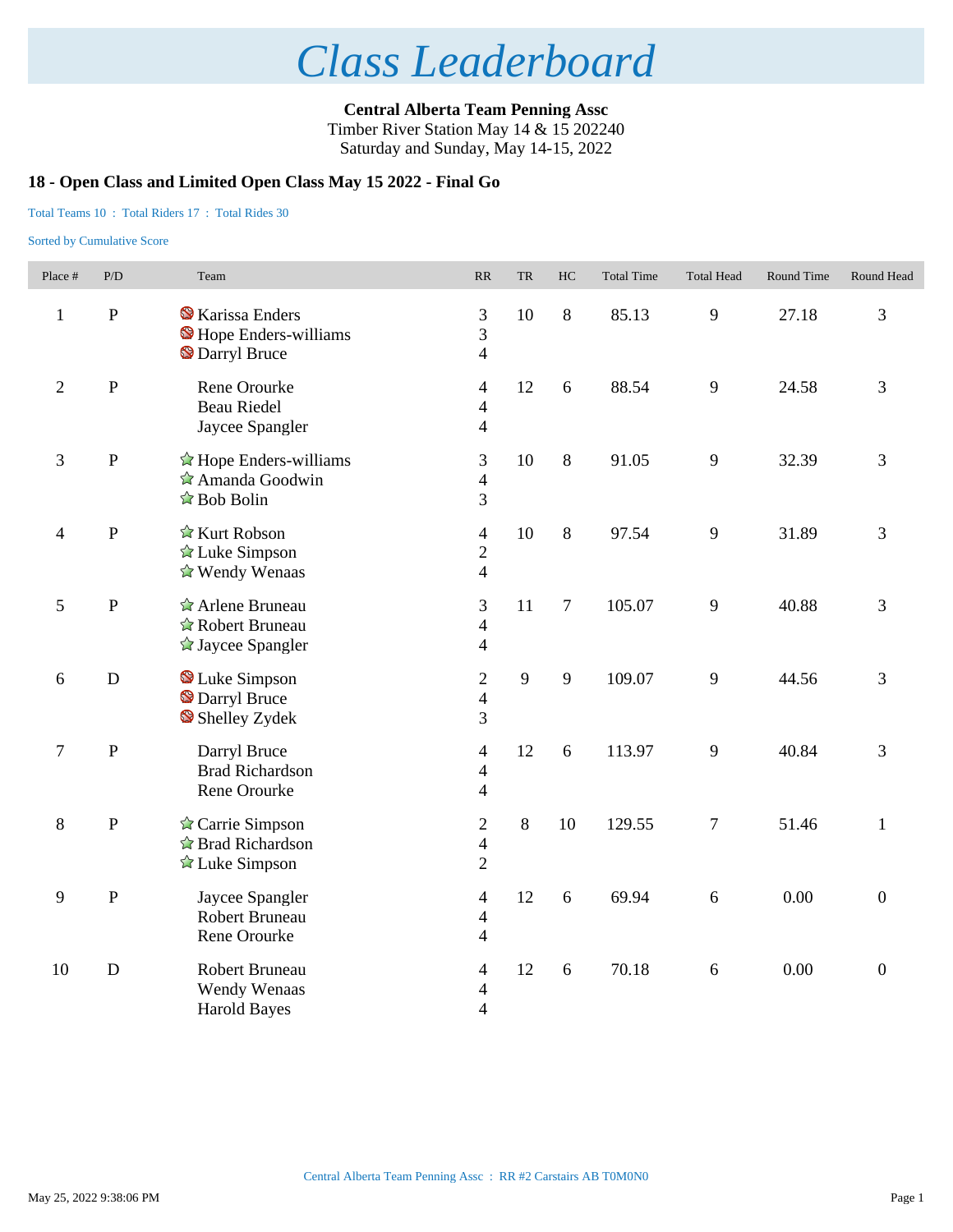**Central Alberta Team Penning Assc** Timber River Station May 14 & 15 202240 Saturday and Sunday, May 14-15, 2022

### **10 - 10 Class With 8 Incentive May 15 2022 - Final Go**

#### Total Teams 10 : Total Riders 24 : Total Rides 30

| Place #          | P/D          | Team                                                        | RR                                                 | ${\rm TR}$ | <b>Total Time</b> | <b>Total Head</b> | Round Time | Round Head       |
|------------------|--------------|-------------------------------------------------------------|----------------------------------------------------|------------|-------------------|-------------------|------------|------------------|
| $\mathbf{1}$     | $\, {\bf P}$ | Karissa Enders<br>Hope Enders-williams<br>Darryl Bruce      | $\mathfrak{Z}$<br>3<br>$\overline{4}$              | 10         | 91.97             | 9                 | 26.61      | 3                |
| $\overline{2}$   | $\, {\bf P}$ | ☆ Rick Bond<br>$\triangle$ Kelly Feth<br>☆ Rob Fritz        | $\sqrt{2}$<br>$\overline{3}$<br>$\overline{3}$     | 8          | 103.84            | 9                 | 36.37      | 3                |
| 3                | $\, {\bf P}$ | Kelly Feth<br>Sandi Feth<br>Kurt Robson                     | $\mathfrak{Z}$<br>$\overline{3}$<br>$\overline{4}$ | 10         | 105.83            | 9                 | 36.93      | 3                |
| $\overline{4}$   | $\, {\bf P}$ | Wendy Wenaas<br>April Howarth<br><b>Bob Bolin</b>           | $\overline{4}$<br>3<br>$\overline{3}$              | 10         | 111.23            | 9                 | 37.16      | 3                |
| 5                | ${\bf P}$    | <b>Bob Bolin</b><br>Rene Orourke<br>Shelley Zydek           | $\mathfrak{Z}$<br>$\overline{4}$<br>3              | 10         | 113.16            | 9                 | 38.37      | 3                |
| $\boldsymbol{6}$ | ${\bf P}$    | Chuck Mcneil<br>Kim Brenda<br>Ray Davisson                  | $\mathfrak{Z}$<br>$\mathfrak{Z}$<br>$\overline{3}$ | 9          | 119.50            | 9                 | 46.36      | 3                |
| $\boldsymbol{7}$ | $\, {\bf P}$ | <b>Harold Bayes</b><br>Meghan Bundus<br>Laura Kokesch       | $\overline{4}$<br>$\overline{2}$<br>$\overline{4}$ | 10         | 122.09            | $8\,$             | 51.54      | $\overline{2}$   |
| $8\,$            | $\, {\bf P}$ | Cody Walker<br><b>Jack Richardson</b><br>Daren Schwieger    | $\overline{4}$<br>$\overline{3}$<br>3              | 10         | 135.85            | 8                 | 53.31      | $\overline{2}$   |
| 9                | ${\bf P}$    | Shelley Zydek<br><b>Brad Richardson</b><br>Chuck Mcneil     | $\mathfrak{Z}$<br>$\overline{4}$<br>$\overline{3}$ | 10         | 68.78             | $\sqrt{6}$        | 0.00       | $\overline{0}$   |
| 10               | ${\bf P}$    | <b>Brittany Braun</b><br>Chuck Mcneil<br><b>Kurt Robson</b> | $\mathfrak{2}$<br>$\mathfrak{Z}$<br>$\overline{4}$ | 9          | 74.33             | $6\,$             | 0.00       | $\boldsymbol{0}$ |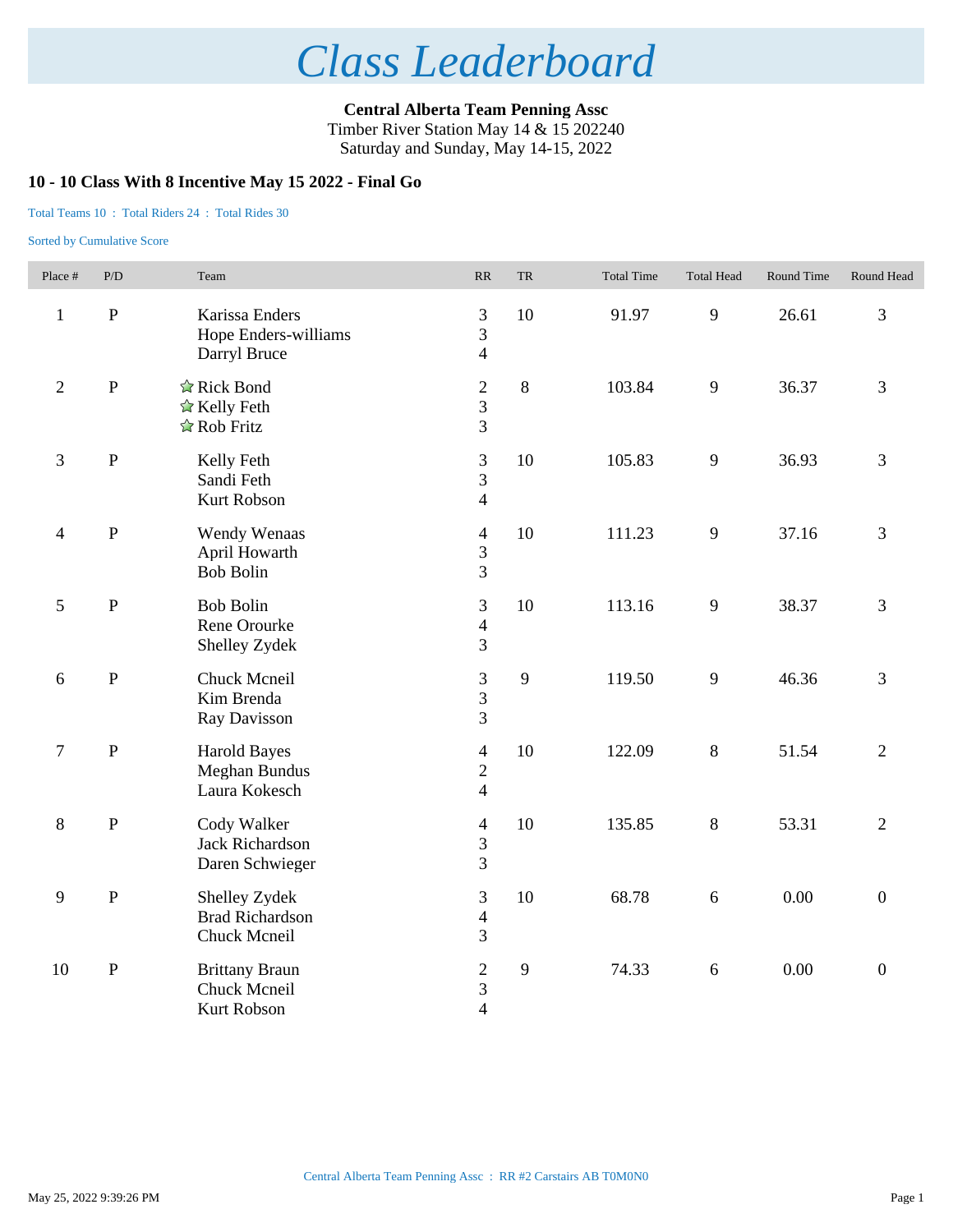**Central Alberta Team Penning Assc** Timber River Station May 14 & 15 202240 Saturday and Sunday, May 14-15, 2022

## **7 - 7 Class May 15 2022 - Final Go**

#### Total Teams 10 : Total Riders 22 : Total Rides 30

| Place #        | P/D          | Team                                                                       | RR                                                 | <b>TR</b>      | <b>Total Time</b> | <b>Total Head</b> | Round Time | Round Head       |
|----------------|--------------|----------------------------------------------------------------------------|----------------------------------------------------|----------------|-------------------|-------------------|------------|------------------|
| $\mathbf{1}$   | ${\bf P}$    | <b>Steve Vallance</b><br><b>Jack Richardson</b><br><b>Beckie Nickerson</b> | $\sqrt{2}$<br>3<br>$\overline{2}$                  | $\overline{7}$ | 95.63             | 9                 | 34.82      | 3                |
| $\overline{2}$ | $\, {\bf P}$ | Anne Davisson<br><b>Sharon Schwieger</b><br>Daren Schwieger                | $\mathbf{1}$<br>$\overline{2}$<br>$\overline{3}$   | 6              | 105.24            | 9                 | 37.67      | $\overline{3}$   |
| 3              | $\, {\bf P}$ | <b>Brian Oblak</b><br><b>Brittany Braun</b><br>Lauren Oblak                | 3<br>$\overline{c}$<br>$\overline{2}$              | $\overline{7}$ | 107.76            | 9                 | 35.82      | $\mathfrak{Z}$   |
| $\overline{4}$ | $\, {\bf P}$ | Daren Schwieger<br>Lauren Oblak<br>Ellwood Sawby                           | $\mathfrak{Z}$<br>$\overline{2}$<br>$\overline{2}$ | $\overline{7}$ | 120.58            | 9                 | 44.23      | 3                |
| $\mathfrak s$  | $\, {\bf P}$ | Sondra Middleton<br>Rene Orourke<br>Kayley Kearney                         | $\mathbf{1}$<br>$\overline{4}$<br>$\overline{2}$   | $\overline{7}$ | 123.31            | 9                 | 41.74      | 3                |
| 6              | $\, {\bf P}$ | Jack Richardson<br>Dale Lattery<br><b>Steve Vallance</b>                   | $\mathfrak{Z}$<br>$\overline{c}$<br>$\overline{2}$ | $\overline{7}$ | 125.29            | 9                 | 47.15      | 3                |
| $\tau$         | $\mathbf P$  | <b>Bob Dennis</b><br>Kim Brenda<br>Chuck Mcneil                            | $\mathbf{1}$<br>3<br>3                             | $\overline{7}$ | 139.42            | 9                 | 54.31      | 3                |
| 8              | $\mathbf{P}$ | Hope Enders-williams<br>Tom Williams<br><b>Lucas Garrett</b>               | 3<br>$\mathbf{1}$<br>$\overline{2}$                | 6              | 141.19            | 9                 | 55.34      | 3                |
| 9              | $\mathbf P$  | Chuck Mcneil<br>Dale Lattery<br><b>Sharon Schwieger</b>                    | 3<br>$\overline{2}$<br>$\overline{2}$              | $\overline{7}$ | 68.43             | 6                 | 0.00       | $\boldsymbol{0}$ |
| 10             | ${\bf P}$    | <b>Mason Cockx</b><br>Ray Davisson<br><b>Lucas Garrett</b>                 | $\overline{c}$<br>3<br>$\overline{2}$              | $\overline{7}$ | 86.40             | $\sqrt{6}$        | 0.00       | $\boldsymbol{0}$ |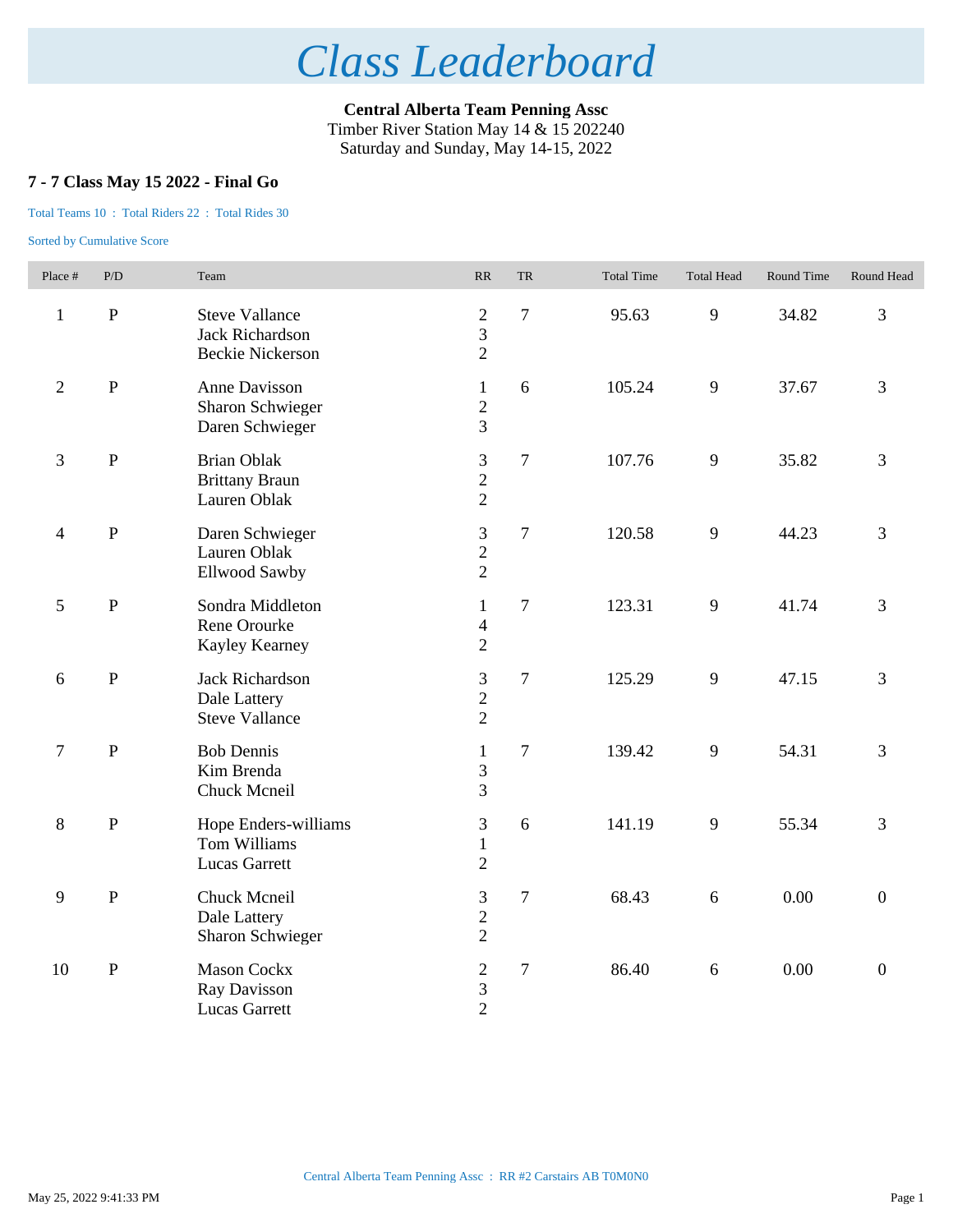**Central Alberta Team Penning Assc** Timber River Station May 14 & 15 202240 Saturday and Sunday, May 14-15, 2022

## **5 - 5 Class May 15 2022 - Final Go**

#### Total Teams 10 : Total Riders 19 : Total Rides 30

| Place #                  | P/D          | Team                                                                   | RR                                                 | <b>TR</b>      | <b>Total Time</b> | <b>Total Head</b> | Round Time | Round Head       |
|--------------------------|--------------|------------------------------------------------------------------------|----------------------------------------------------|----------------|-------------------|-------------------|------------|------------------|
| $\mathbf{1}$             | $\, {\bf P}$ | <b>Steve Vallance</b><br><b>Shanon Hines</b><br>Doran Shultz           | $\mathbf{2}$<br>$\overline{2}$<br>$\mathbf{1}$     | 5              | 130.97            | 9                 | 39.86      | 3                |
| $\overline{2}$           | $\mathbf{P}$ | Michelle Dennis<br>Julia Vallance<br><b>Shanon Hines</b>               | $\overline{2}$<br>$\mathbf{1}$<br>$\overline{2}$   | 5              | 159.73            | 9                 | 46.94      | 3                |
| 3                        | ${\bf P}$    | <b>Lucas Garrett</b><br>Vanessa Morriss<br><b>Reese Treliving</b>      | $\overline{2}$<br>$\boldsymbol{0}$<br>$\mathbf{1}$ | 3              | 159.47            | $8\,$             | 71.52      | $\overline{2}$   |
| $\overline{\mathcal{A}}$ | $\, {\bf P}$ | <b>Bob Dennis</b><br><b>Steve Vallance</b><br>Dale Lattery             | $\mathbf{1}$<br>$\overline{c}$<br>$\overline{2}$   | 5              | 176.51            | $\tau$            | 61.97      | 3                |
| 5                        | $\, {\bf P}$ | <b>Mason Cockx</b><br>Sondra Middleton<br>Jessica Tyrrell              | $\sqrt{2}$<br>$\mathbf{1}$<br>$\overline{2}$       | 5              | 83.47             | 6                 | 0.00       | $\boldsymbol{0}$ |
| 6                        | $\, {\bf P}$ | Helen Tyrell<br>Jessica Tyrrell<br><b>Mason Cockx</b>                  | $\mathbf{1}$<br>$\overline{c}$<br>$\overline{2}$   | 5              | 99.39             | 6                 | 0.00       | $\boldsymbol{0}$ |
| $\overline{7}$           | $\mathbf{P}$ | <b>Lucas Garrett</b><br><b>Madison Banks</b><br><b>Reese Treliving</b> | $\overline{2}$<br>$\mathbf{1}$<br>$\mathbf{1}$     | $\overline{4}$ | 100.64            | 6                 | 0.00       | $\boldsymbol{0}$ |
| 8                        | ${\bf P}$    | Kay-cee Gallay<br>Kayley Kearney<br><b>Allyson Conklin</b>             | $\mathbf{1}$<br>$\overline{c}$<br>$\mathbf{1}$     | $\overline{4}$ | 104.18            | 6                 | 0.00       | $\boldsymbol{0}$ |
| 9                        | $\, {\bf P}$ | Julia Vallance<br>Dale Lattery<br><b>Steve Vallance</b>                | $\mathbf{1}$<br>$\overline{2}$<br>$\overline{2}$   | 5              | 104.54            | 6                 | 0.00       | $\boldsymbol{0}$ |
| 10                       | $\, {\bf P}$ | <b>Madison Banks</b><br>Kayley Kearney<br>Emma Shultz                  | $\mathbf{1}$<br>$\overline{c}$<br>$\overline{2}$   | $\mathfrak s$  | 126.96            | $6\,$             | 0.00       | $\boldsymbol{0}$ |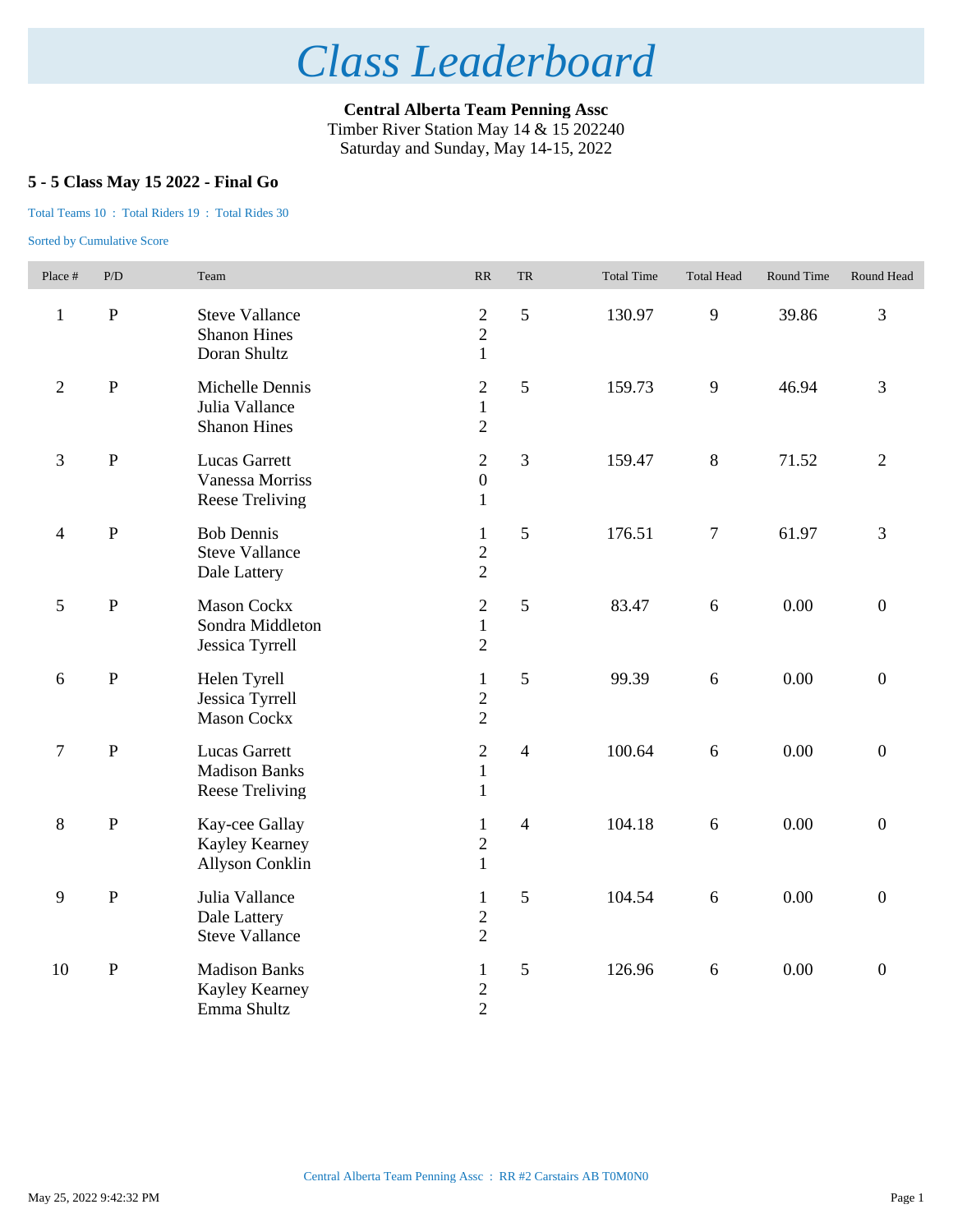**Central Alberta Team Penning Assc** Timber River Station May 14 & 15 202240 Saturday and Sunday, May 14-15, 2022

## **11 - 3 Plus Class May 15 2022 - Final Go**

#### Total Teams 13 : Total Riders 23 : Total Rides 39

| Place #                  | $\mathbf{P}/\mathbf{D}$ | Team                                                            | $\ensuremath{\mathbf{R}}\ensuremath{\mathbf{R}}$             | ${\rm TR}$ | <b>Total Time</b> | <b>Total Head</b> | Round Time | Round Head       |
|--------------------------|-------------------------|-----------------------------------------------------------------|--------------------------------------------------------------|------------|-------------------|-------------------|------------|------------------|
| $\mathbf{1}$             | ${\bf P}$               | Sondra Middleton<br><b>Randy Bruce</b><br>Jaycee Spangler       | $\mathbf{1}$<br>$\mathbf{1}$<br>$\overline{\mathcal{L}}$     | 6          | 114.45            | $6\,$             | 64.84      | 3                |
| $\overline{2}$           | ${\bf P}$               | <b>Clayton Bruce</b><br>Codi Hewlett<br>Hope Enders-williams    | $\mathbf{1}$<br>$\mathbf{1}$<br>3                            | 5          | 102.32            | $\mathfrak{S}$    | 60.85      | $\overline{2}$   |
| 3                        | ${\bf P}$               | Jaycee Spangler<br><b>Madison Banks</b><br>Helen Tyrell         | $\overline{4}$<br>$\mathbf{1}$<br>$\mathbf{1}$               | 6          | 130.63            | $\mathfrak{Z}$    | 55.63      | 3                |
| $\overline{\mathcal{A}}$ | $\, {\bf P}$            | Helen Tyrell<br><b>Bailee O'rourke</b><br>Rene Orourke          | 1<br>$\mathbf{1}$<br>$\overline{\mathbf{4}}$                 | 6          | 131.11            | $\mathbf{2}$      | 56.11      | $\overline{2}$   |
| 5                        | $\mathbf{P}$            | <b>Brad Richardson</b><br><b>Lauren Minty</b><br>Julia Vallance | 4<br>$\mathbf{1}$<br>$\mathbf{1}$                            | 6          | 134.55            | $\overline{2}$    | 59.55      | $\overline{2}$   |
| 6                        | $\, {\bf P}$            | <b>Lauren Minty</b><br>Allyson Conklin<br>Hope Elkins           | $\mathbf{1}$<br>$\mathbf{1}$<br>5                            | $\tau$     | 145.92            | $\mathbf{2}$      | 70.92      | $\overline{2}$   |
| $\boldsymbol{7}$         | ${\bf P}$               | <b>Bailee O'rourke</b><br>Vanessa Morriss<br>Amanda Goodwin     | $\mathbf{1}$<br>$\boldsymbol{0}$<br>$\overline{\mathcal{A}}$ | 5          | 149.35            | $\sqrt{2}$        | 74.35      | $\overline{2}$   |
| $\,8\,$                  | $\, {\bf P}$            | <b>Maddy Vallance</b><br>Vanessa Morriss<br>Cody Walker         | $\mathbf{1}$<br>$\boldsymbol{0}$<br>$\overline{\mathcal{L}}$ | 5          | 53.25             | $\overline{3}$    | 0.00       | $\boldsymbol{0}$ |
| 9                        | $\, {\bf P}$            | <b>Randy Bruce</b><br>Allyson Conklin<br>Darryl Bruce           | $\mathbf{1}$<br>$\mathbf{1}$<br>$\overline{\mathcal{L}}$     | 6          | 60.46             | $\mathfrak{Z}$    | 0.00       | $\boldsymbol{0}$ |
| $10\,$                   | ${\bf P}$               | Kay-cee Gallay<br><b>Clayton Bruce</b><br>Beau Riedel           | $\mathbf{1}$<br>$\mathbf 1$<br>4                             | 6          | 70.37             | $\,1\,$           | $0.00\,$   | $\boldsymbol{0}$ |
| 11                       | ${\bf P}$               | Robert Bruneau<br>Kay-cee Gallay<br>Sondra Middleton            | 4<br>$\mathbf{1}$<br>$\mathbf{1}$                            | $6\,$      | 75.00             | $\boldsymbol{0}$  | $0.00\,$   | $\boldsymbol{0}$ |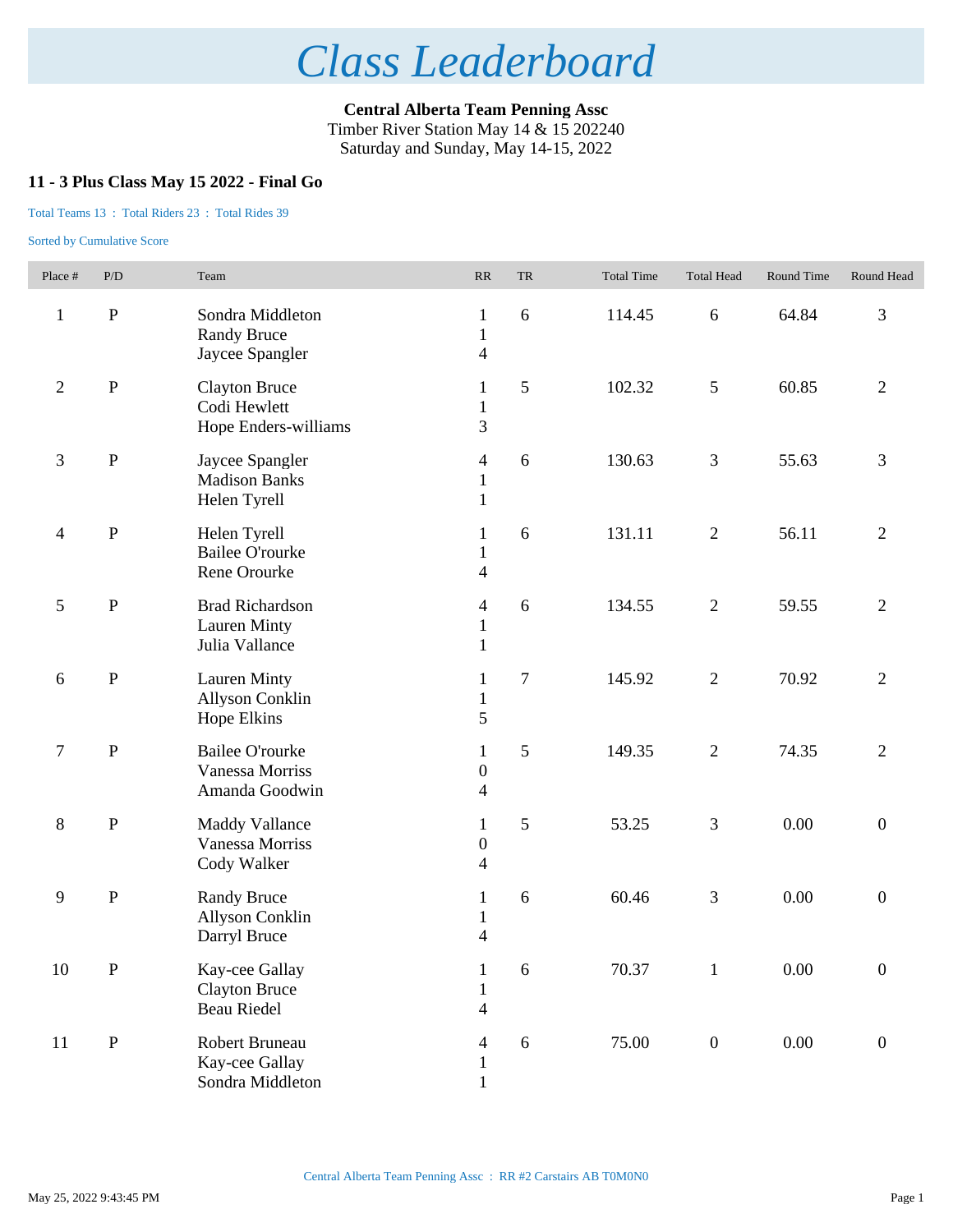## **11 - 3 Plus Class May 15 2022 - Final Go**

Total Teams 13 : Total Riders 23 : Total Rides 39

| Place # | P/D | Team                                                     | <b>RR</b> | <b>TR</b> | <b>Total Time</b> | <b>Total Head</b> | Round Time | Round Head |
|---------|-----|----------------------------------------------------------|-----------|-----------|-------------------|-------------------|------------|------------|
| 11      | P   | Rene Orourke<br>Codi Hewlett<br>Maddy Vallance           | 4         | 6         | 75.00             | $\overline{0}$    | 0.00       |            |
| 11      | P   | <b>Madison Banks</b><br>Julia Vallance<br>Robert Bruneau | 4         | 6         | 75.00             | $\Omega$          | 0.00       |            |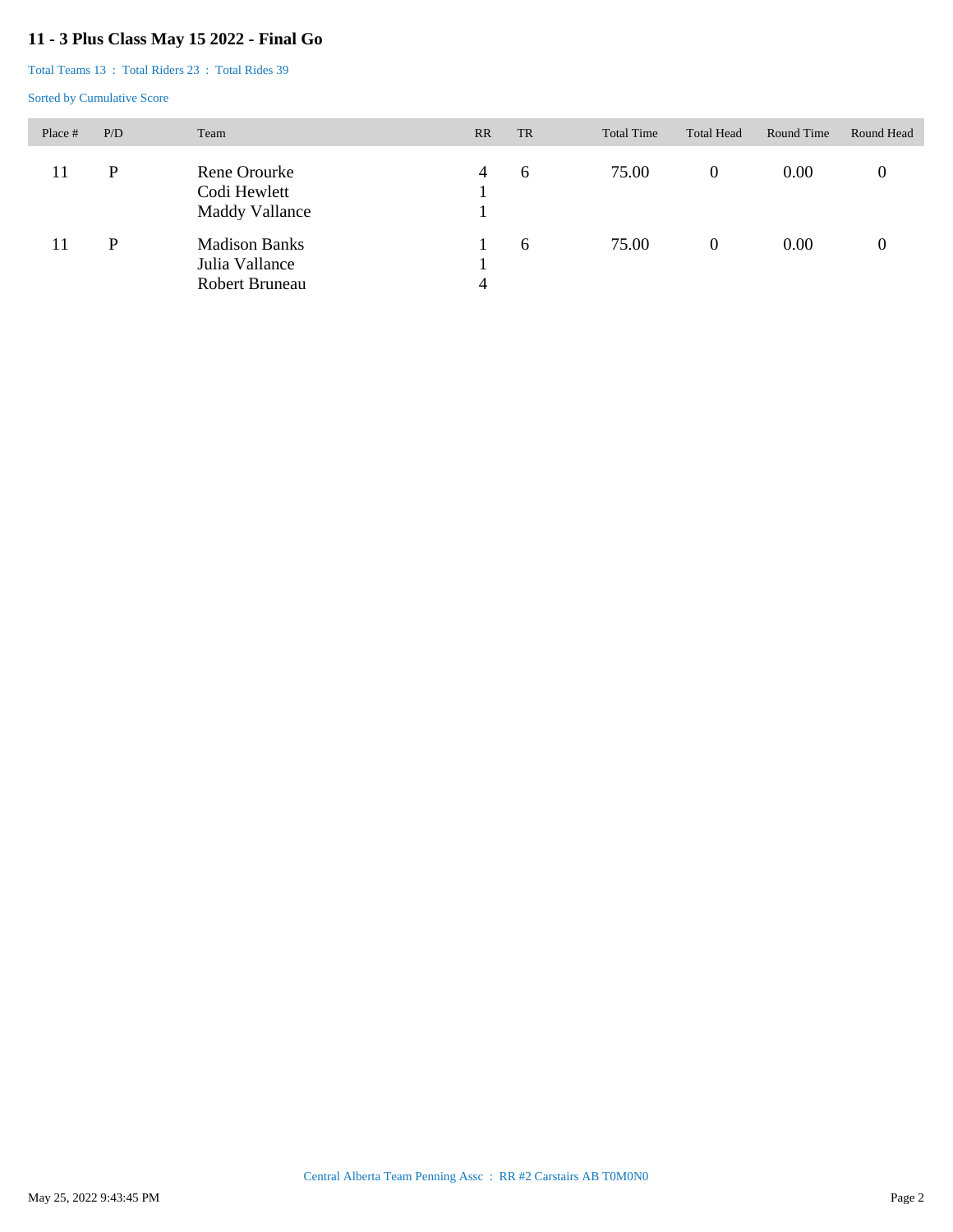**Central Alberta Team Penning Assc** Timber River Station May 14 & 15 202240

Saturday and Sunday, May 14-15, 2022

### **7 - Senior Youth Class May 15 2022 - Final Go**

Total Teams 3 : Total Riders 4 : Total Rides 9

| Place #        | P/D | Team                                                   | RR     | <b>TR</b>      | <b>Total Time</b> | <b>Total Head</b> | Round Time | Round Head    |
|----------------|-----|--------------------------------------------------------|--------|----------------|-------------------|-------------------|------------|---------------|
|                | D   | Lauren Minty<br>Helen Tyrell<br>Lauren Oblak           | 2      | 4              | 135.70            | 6                 | 67.65      | 3             |
| $\overline{2}$ | D   | Lauren Minty<br>Helen Tyrell<br>Reese Treliving        |        | 3              | 129.35            | 5                 | 72.92      | $\mathcal{L}$ |
| 3              | D   | Lauren Oblak<br><b>Lauren Minty</b><br>Reese Treliving | 2<br>1 | $\overline{4}$ | 113.24            | $\overline{4}$    | 67.08      |               |